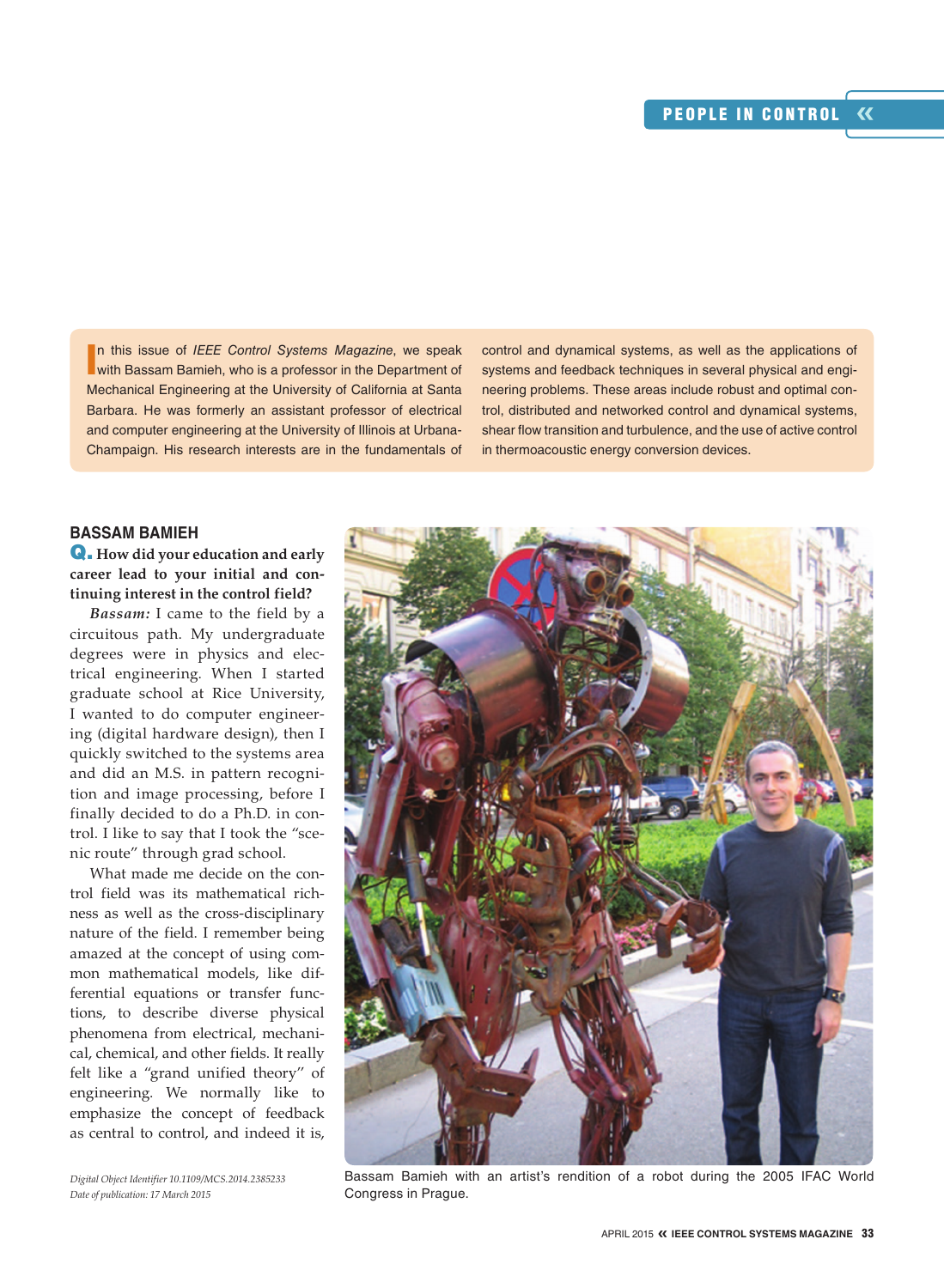## Profile of Bassam Bamieh

- Current position: professor of mechanical engineering, University of California at Santa Barbara.
- Past positions: assistant professor of electrical and computer engineering, University of Illinois at Urbana-Champaign (1991–1997).
- r Contact information: +1 805 893 4490, bamieh@engr.ucsb.edu, http://www. engr.ucsb.edu/~bamieh.
- IEEE Control Systems Society experience highlights: IEEE Control Systems Society Liaison to the IEEE Nanotechnology Council (2001–2009), IEEE Control Systems Society Distinguished Lecturer (2005–present).
- Notable awards: NSF Career award; IEEE Control Systems Society G.S. Axelby outstanding paper award (twice), AACC Hugo Schuck best paper Award, IEEE Fellow, IFAC fellow.

but I think we sometimes forget how profound this concept of a unified treatment of diverse physical phenomena is. Not many other research fields have this unified point of view. One exception is the dynamical systems community, which has been much more successful than the control community at explaining what they do and its relevance to the larger scientific enterprise. It is the cross-disciplinary nature of control that excites me the most, and it drives much of my research that makes contact with fluid mechanics and physics.

### Q. **What are some of your research interests?**

*Bassam:* I retain an interest in the fundamentals of systems theory and optimal and robust control. Some may view this as an already established and rather complete canon of knowledge, in which not much is left to be examined or discovered. This attitude begins to break down when confronted with spatially distributed systems, which forms much of my current research interests. These interests encompass many problems that include networked control systems as well as distributed parameter systems. I like to think of the former as distributed systems over discrete space, which is described by some graph structure, while the latter involves systems where space is a continuum. In either case, the notion

of controller architecture is one of the most important research questions.

These issues are now becoming the central ones in distributed control design. In these new settings, the traditional notions of controllability, observability, and fundamental limitations of performance in a new context have to be reexamined. It may turn out that we really need new formulations of these classical concepts to address the new research questions being posed. Thus, rather than think of systems theory as well-settled area, I think there are exciting new horizons where a reexamination of some fundamental notions is required. The current intense interest in the notion of "network controllability" is but one example of such reexaminations.

I am also very interested in problems that are at the interface between control and other fields, notably fluid mechanics and statistical physics. An amazing example of such an overlap is the problem of boundary layer transition from laminar to turbulent flow. This is a very important technological problem since this transition is responsible for a significant increase of skin-friction drag on marine and air vehicles as well as piping systems. This transition has also been very difficult to model and understand theoretically with many enigmatic features. It's a long and fascinating story going back to the 1930s, but the short of it is that this type of transition is not only a sta-

bility problem but, most importantly, a fragility or lack of robustness problem. It is fascinating that long-standing questions about this type of transition can be profitably analyzed using the tools of robust control. In a more general context, I think flow control remains a very under-explored area that needs to be addressed by both the fluids and control research communities. There are many complex, but high payoff, research challenges in drag reduction, liquid metals in metallurgy, and, of course, in magento-hydrodynamic and plasma control.

Many network control problems involve large-scale systems, and in this setting some inspiration from statistical mechanics appears to be useful. It is fascinating that while some control problems are very difficult and nonconvex for finite-size systems, there are simple statements that can be made about fundamental limits of performance in the largesystem size limit. While it might seem ironic at first that large systems are easier to understand than small ones, this is not so surprising in the context of statistical mechanics; for instance, solving for the trajectories of many body systems is exceedingly difficult, but predicting macroscopic properties, such as temperature and pressure, is possible in the large-system size limit.

These optimal control limits-ofperformance-type results are most useful, not so much for designing controllers but rather in understanding which network structures are easy or hard to control. This last point was well understood in the robust controls literature in the 1980s: optimal control design can be used to understand which plants are easy or difficult to control, for example by quantifying limits of performance in terms of right-half plane poles and zeros. A similar set of results for distributed control can contribute significantly to either designing network structures that are easy to control or understanding why certain network structures occur in nature.